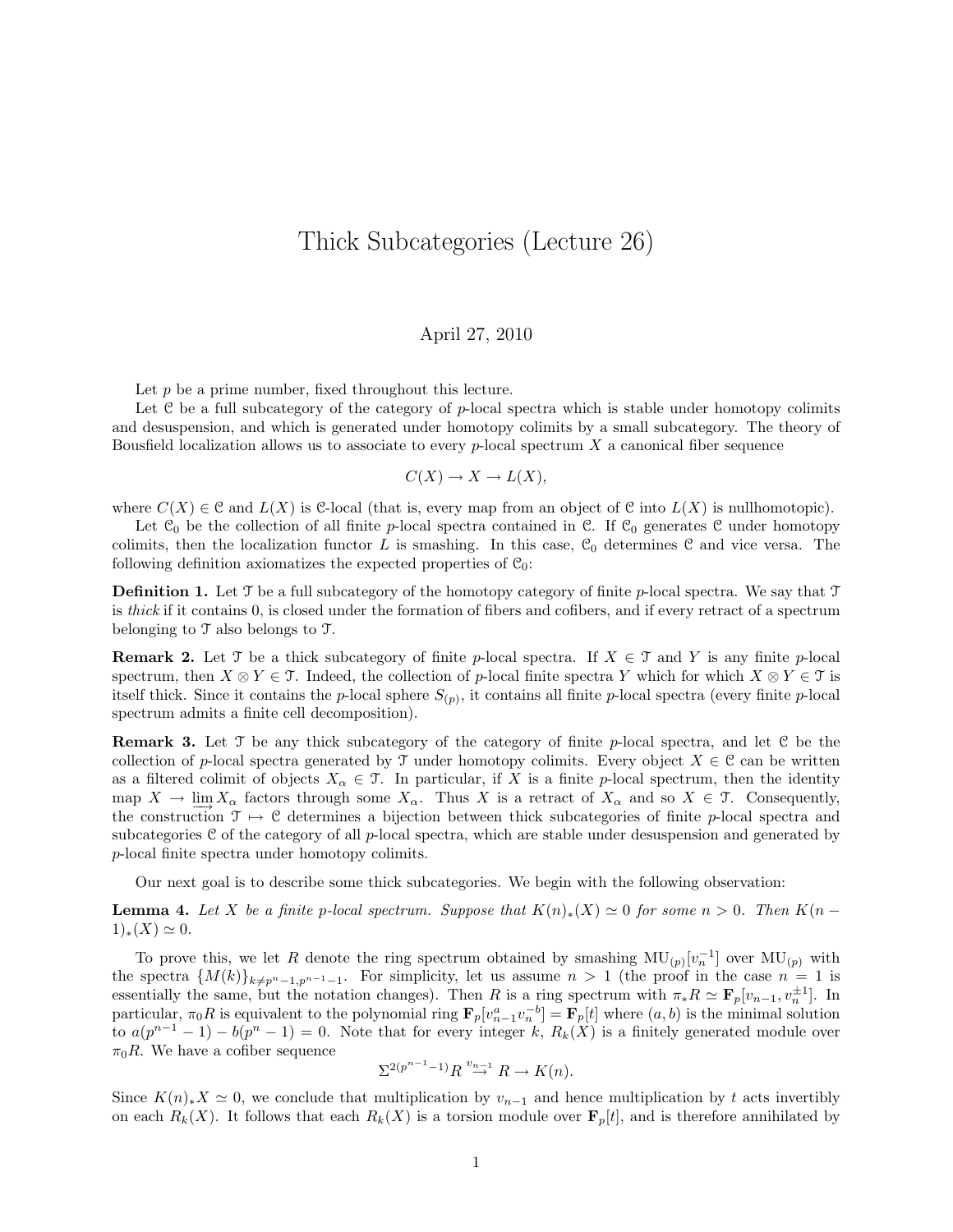almost every irreducible polynomial in  $\mathbf{F}_p[t]$ . In particular, we can choose a nonzero polynomial  $f(t)$  which annihilates each  $R_k(X)$  for  $0 \leq k < 2(p^n-1)$  and therefore for all values if k (since  $\pi_*R$  is periodic with period  $2(p^{n}-1)$ ). Without loss of generality,  $f(t)$  is divisible by t. For  $k \gg 0$ , the product  $f(t)v_{n}^{k}$  can be written as a polynomial in  $v_{n-1}$  and  $v_n$ , and therefore comes from  $\pi_*$  MU. We can therefore localize R to obtain a new ring spectrum  $R[f(t)^{-1}]$  with  $R[f(t)^{-1}]_*X \simeq R_*X[f(t)^{-1}] \simeq 0$ .

By construction,  $R[f(t)^{-1}]$  has a complex orientation and the associated formal group has height exactly  $n-1$  (since  $f(t)$  is divisible by t, so  $v_{n-1}$  is invertible in  $\pi_* R[f(t)^{-1}]$ ). It follows that  $R[f(t)^{-1}] \otimes K(m)$ vanishes for  $m \neq n-1$ . Since  $R[f(t)^{-1}] \neq 0$ ,  $R[f(t)^{-1}] \otimes K(n-1) \neq 0$  and therefore contains  $K(n-1)$  as a retract. Since  $X \otimes R[f(t)^{-1}] \simeq 0$ , we conclude that  $X \otimes R[f(t)^{-1}] \otimes K(n-1) \simeq 0$  so that  $X \otimes K(n-1) \simeq 0$ , as desired.

**Remark 5.** Let X be a finite p-local spectrum. Then  $H_*(X; \mathbf{F}_p) \simeq 0$  if and only if  $X \simeq 0$ . Moreover,  $H_k(X; \mathbf{F}_p)$  vanishes for almost all values of k. For  $n \gg 0$ , the Atiyah-Hirzebruch spectral sequence for  $K(n)_*(X)$  degenerates to give  $K(n)_*(X) \simeq H_*(X; \mathbf{F}_p)[v_n^{\pm 1}]$ . It follows that if  $X \neq 0$ , then  $K(n)_*(X) \neq 0$ for  $n \gg 0$ .

**Definition 6.** We say that a p-local finite spectrum X has type n if  $K(n)_*(X) \neq 0$  but  $K(m)_*(X) \simeq 0$  for  $m < n$ . For example, X has type 0 if  $H_*(X; Q) \simeq 0$ , or equivalently if  $H_*(X; Z)$  is not a torsion group.

Every nonzero finite  $p$ -local spectrum X has type  $n$  for some unique  $n$ . By convention, we will say that the spectrum 0 has type  $\infty$ .

**Definition 7.** Let  $\mathfrak{C}_{\geq n}$  be the collection of finite p-local spectra which have type  $\geq n$ . In other words,  $X \in \mathfrak{C}_{\geq n}$  if and only if  $K(m)_*(X) \simeq 0$  for  $m < n$ .

Using the long exact sequence in  $K(m)$ -homology, we see that if we are given a cofiber sequence

$$
X' \to X \to X'',
$$

and any two of X', X, and X'' has type  $\geq n$ , then so does the third. Moreover, it is clear that any retract of a spectrum of type  $\geq n$  is also of type  $\geq n$ . Consequently,  $\mathfrak{C}_{\geq n}$  is a thick subcategory of the category of finite p-local spectra.

The main result of this lecture is the following:

**Theorem 8** (Thick Subcategory Theorem). Let  $\mathcal{T}$  be a thick subcategory of finite p-local spectra. Then  $\mathfrak{T} = \mathfrak{C}_{\geq n}$  for some  $0 \leq n \leq \infty$ .

In other words, the  $\mathfrak{C}_{\geq n}$  are exactly the thick subcategories of finite p-local spectra.

**Remark 9.** It is not yet clear that the classes  $\mathcal{C}_{\geq n}$  are different for distinct n. This is equivalent to the following assertion: for every nonnegative integer  $n$ , there exists a finite  $p$ -local spectrum of type  $n$ . We will discuss the proof of this theorem in the next lecture.

Let T be as in Theorem 8. If T contains only the zero spectrum, then we can take  $n = \infty$ . Otherwise, there exists a nonzero spectrum  $X \in \mathcal{T}$  having type n for  $n < \infty$ . Choose X so that n is minimal; we wish to prove that  $\mathfrak{T} = \mathfrak{C}_{\geq n}$ . The inclusion  $\mathfrak{T} \subseteq \mathfrak{C}_{\geq n}$  is clear (otherwise,  $\mathfrak{T}$  would contain a spectrum of type  $\lt n$ , contradicting minimality). Theorem 8 can therefore be reformulated as follows:

**Proposition 10.** Let  $\mathcal{T}$  be a thick subcategory containing a type n spectrum X. If Y is a spectrum of type  $\geq n$ , then  $Y \in \mathcal{T}$ .

To prove this, let DX denote the (p-local) Spanier-Whitehead dual of X. The identity map  $X \to X$ is classified by a map  $e : S_{(p)} \to X \otimes DX$ . Since X has type n, we note that e induces an injection  $K(m)_*(S_{(p)}) \to K(m)_*(X \otimes \check{D}X) \simeq K(m)_*(X) \otimes_{\mathbf{F}_p[v_m^{\pm 1}]} K(m)_*(X)^\vee$  for  $m \geq n$ . Form a fiber sequence

$$
F \xrightarrow{f} S_{(p)} \to X \otimes DX.
$$